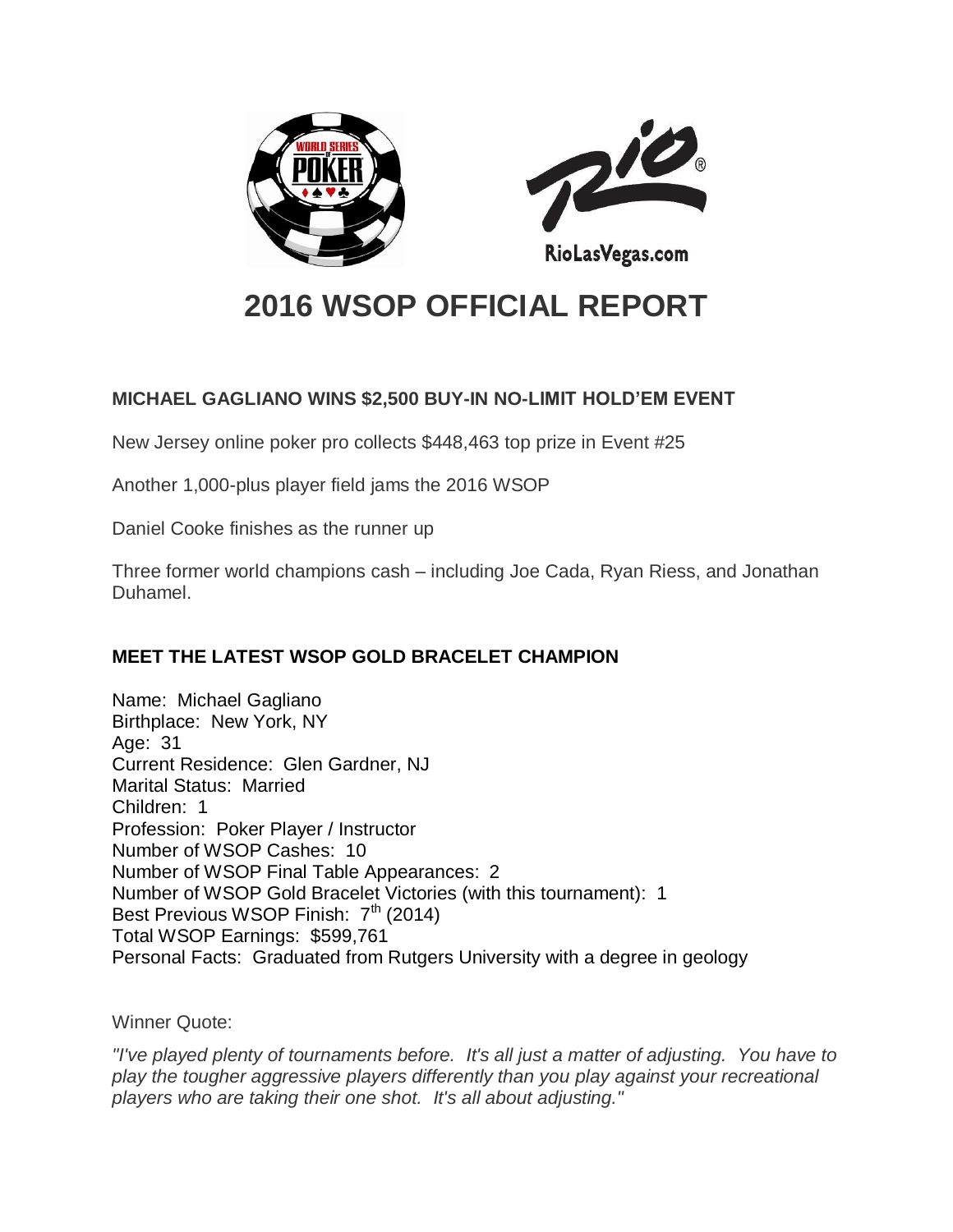Michael Gagliano is the newest member of poker's gold bracelet club.

The 31-year-old poker pro from Rockaway, NJ won the \$2,500 buy-in No-Limit Hold'em tournament, which was played over three days and nights and just concluded on the ESPN main stage at the Rio in Las Vegas. For this most impressive come-from-behind victory. Gagliano collected \$448,463 in prize money, making this the biggest live win of his career.

"I've never won a live tournament before, at least nothing on this scale before," Gagliano said afterward. "I came close a few times and definitely wanted to get a win, so it's nice to get that over and done with."

Gagliano is a poker professional who plays full-time in New Jersey. That state legalized the Internet version of the game about three years ago. He's a sponsored pro with the Borgata website.

Prior to playing poker, Gagliano was a college student and then a teacher. He graduated from Rutgers University with a degree in geology. Then, he spent two years in the public school system before taking up poker full time for most of his income. Gagliano started playing the game about ten years ago, while a senior in college.

Gagliano is also in demand as a poker instructor. A few years ago, he became the owner and instructor of a poker training site called PremiumPokerCoaching.com. No doubt, he'll likely pick up a few additional students and clients after this victory.

The poker pro and teacher won his victory by coming out on top at a final table which included a mix of pros and amateurs, alike. Perhaps the two biggest names in the finale were Shankar Pillai, a former gold bracelet winner and Darryll Fish, the local Las Vegas poker pro and tournament regular.

The starting chip counts and seat assignments were as follows:

- 1. Daniel Cooke -- 1,425,000 (47 bb)
- 2. Niall Farrell -- 750,000 (25 bb)
- 3. Michael Gagliano -- 1,000,000 (33 bb)
- 4. Zu Zhou -- 2,400,000 (80 bb)
- 5. Darryll Fish -- 1,860,000 (62 bb)
- 6. Michael Laake 2,160,000 (72 bb)
- 7. Remi Castaignon -- 600,000 (20 bb)
- 8. Shankar Pillai -- 1,750,000 (58 bb)
- 9. Gavin O'Rourke -- 875.000 (29 bb)

Gagliano ranked seventh in chips when the eight-hour finale began. He made a remarkable move up the money ladder. The final moment of triumph or disappointment,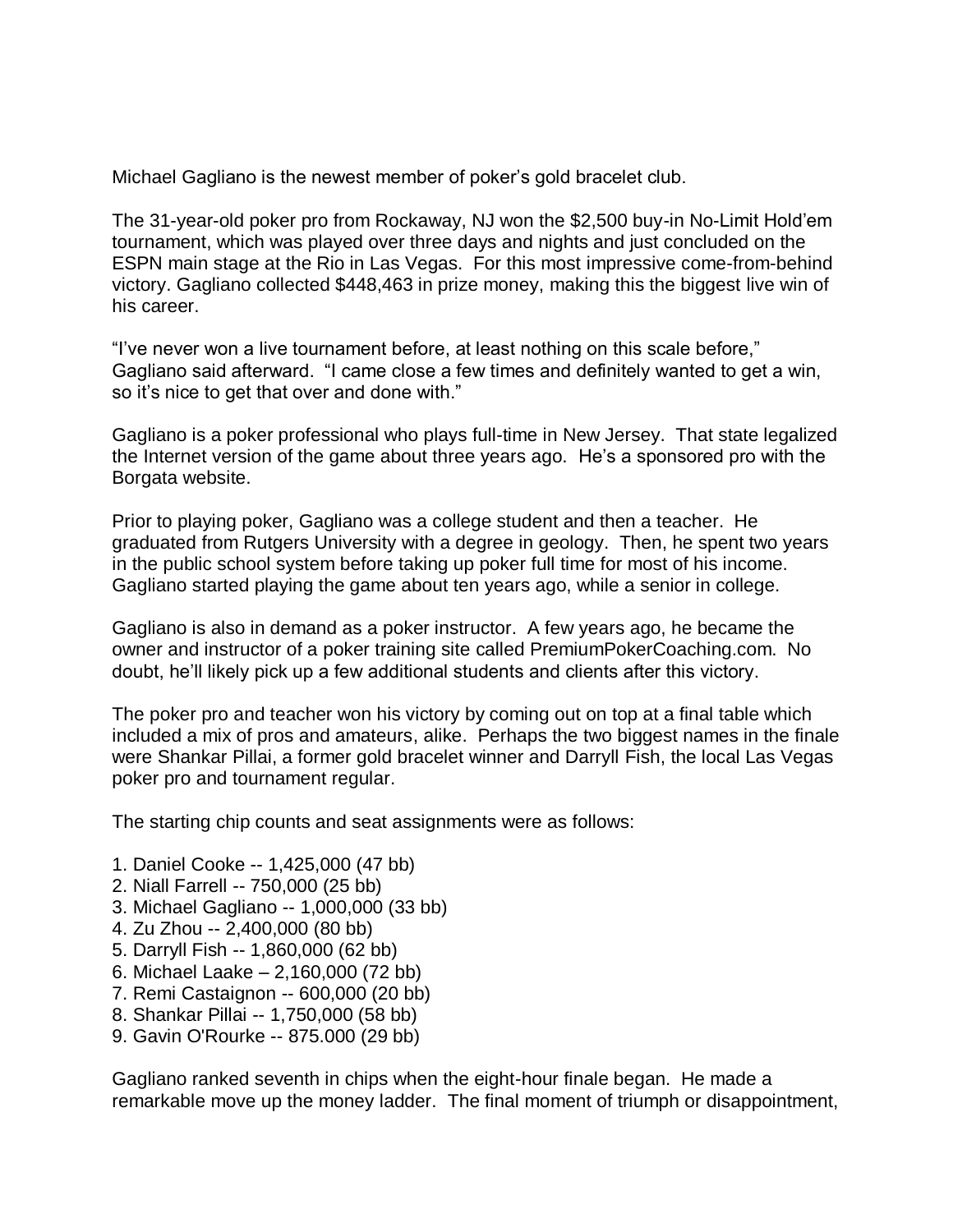depending on perspective, came when Gagliano scooped the final pot of the tournament, holding A-9, which made a pair of nines against Daniel Cook who finished as the runner up. Cook, 53, who works in sales and resides in Parker, TX earned \$277,128 as a consolation prize.

Ironically, two years ago in this same event, Gagliano came in seventh, which was his only other WSOP final table appearance.

This tourney attracted 1,045 entrants which created a prize pool in excess of \$2.5 million. The top 157 finishers collected prize money.

Aside from the winner, here's a brief report of the other top finishers who made the final table:

**Second Place:** Daniel Cooke, originally from Hartford, CT and now residing in Parker, TX came in second. He fought back from a deep deficit and made things interesting, before losing on the final hand with K-Q versus A-9. Cooke cashed for \$277,128 in what was only the second time he's finished in-the-money in a series event. He also cashed in last year's "Millionaire Maker."

**Third Place:** Shankar Pillai, from Commack, NY rode a roller coaster at the final table, before busting out in third place. He was aiming for what could have been a second gold bracelet victory, nine years after winning a WSOP event back in 2007. Pillai received \$196,119 as his payout.

**Fourth Place:** Remy Castaignon, from Sait Aunix-Langros, France made quite an impact in what was his first time ever to cash in a WSOP tournament. Castaignon was ranked second in chips for a while but then took a tough beat in the end and came in fourth place in his series debut. However, he has previously won a European Poker Tour event. Castaignon collected \$140,596.

**Fifth Place:** Zu Zhou, cashed for the fourth time as the WSOP and posted his first sixfigure payout by coming in fifth place. He collected \$102,120 in prize money.

**Sixth Place:** Niall Farrell, from Lugar Agrshin, UK finished in sixth place. This marked his 25<sup>th</sup> time to cash at the WSOP. Farrell came close to winning a gold bracelet three years ago, coming in second in a \$3K NLHE event. This was his second occasion to go deep and make a final table. His payout was \$75,164.

**Seventh Place:** Michael Laake, from Punta Gorda, FL is a former poker dealer who now plays full time. He's cashed several times at the WSOP and on the WSOP circuit. This was his highest finish at the annual summer classic, which paid \$56,073.

**Eighth Place:** Darryll Fish, from Las Vegas, NV is one of the better-known poker pros acknowledged as one of the best player yet to win a gold bracelet. He has now cashed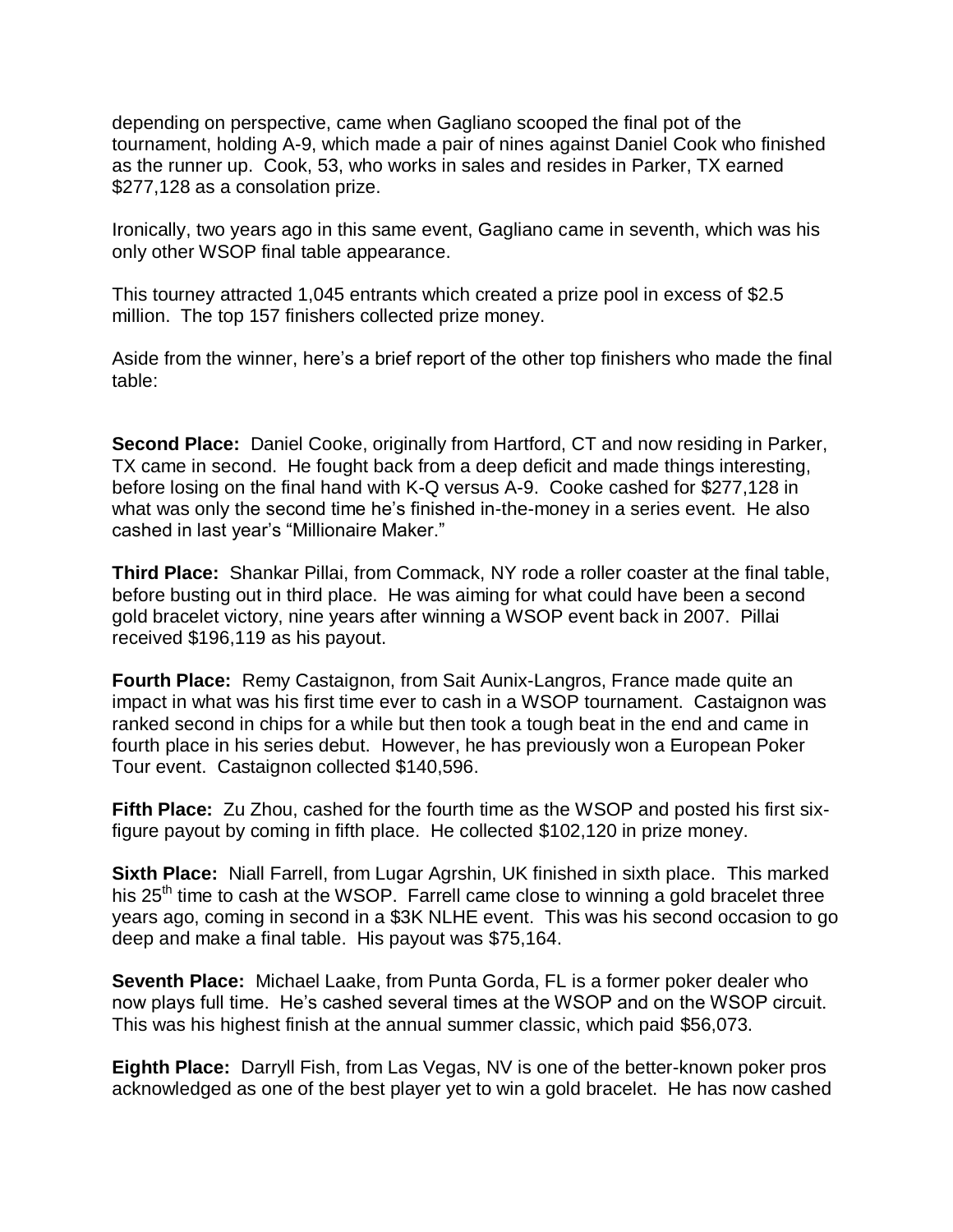30 times in WSOP events. Fish now has two eighth-place finishes at this year's series, after coming the same position in the \$565 buy-in PLO event, which drew 2,483 players. Fish crossed the \$600,000 mark in WSOP earnings by adding \$42,405 to his poker bankroll.

**Ninth Place**: Gavin O'Rourke, from Portlaoise, Ireland now has ten WSOP cashes, all accumulated since his debut in-the-money finish two years ago. This was his second time to make a final table, after coming in fifth in an event in 2014. Ninth place paid \$32,514.

This was the 25th official event on this year's schedule. This leaves 44 gold bracelet events still to be played.

#### **OTHER NOTABLE IN-THE MONEY FINISHERS:**

Joe Cada, a two-time gold bracelet winner and the 2009 world poker champion (second win was in 2014), cashed in this event in  $29<sup>th</sup>$  place. He is now within \$10,000 of reaching the \$10 million mark for career WSOP earnings.

Ryan Welch, a gold bracelet winner (2010, cashed in 61<sup>st</sup> place.

J.J. Liu, an inductee in the Women in Poker Hall of Fame, cashed for the 33<sup>rd</sup> time in her poker career, finishing in 66<sup>th</sup> place.

Kathy Liebert, a gold bracelet winner (2004), cashed for the  $42<sup>nd</sup>$  time in her poker career, finishing in  $67<sup>th</sup>$  place.

Sam Soverel, who won his first gold bracelet at this year's WSOP, cashed in 71<sup>st</sup> place.

Ben Yu, a gold bracelet winner (2015), cashed in  $78<sup>th</sup>$  place.

Ryan Riess, a gold bracelet winner and the 2014 world champion, finished in  $79<sup>th</sup>$  place.

Daniel Negreanu, a six-time gold bracelet winner and member of the Poker Hall of Fame, finished in  $87<sup>th</sup>$  place.

Layne Flack, a six-time gold bracelet winner, finished in  $99<sup>th</sup>$  place.

Jonathan Duhamel, a three-time gold bracelet winner and the 2010 world poker champion, finished in-the-money.

Notable players who finished beyond the top 100 included – James Akenhead, Yevgeniy Timoshenko, Ted Lawson, Matt Waxman, Davide Suriano, Thomas Cannuli,